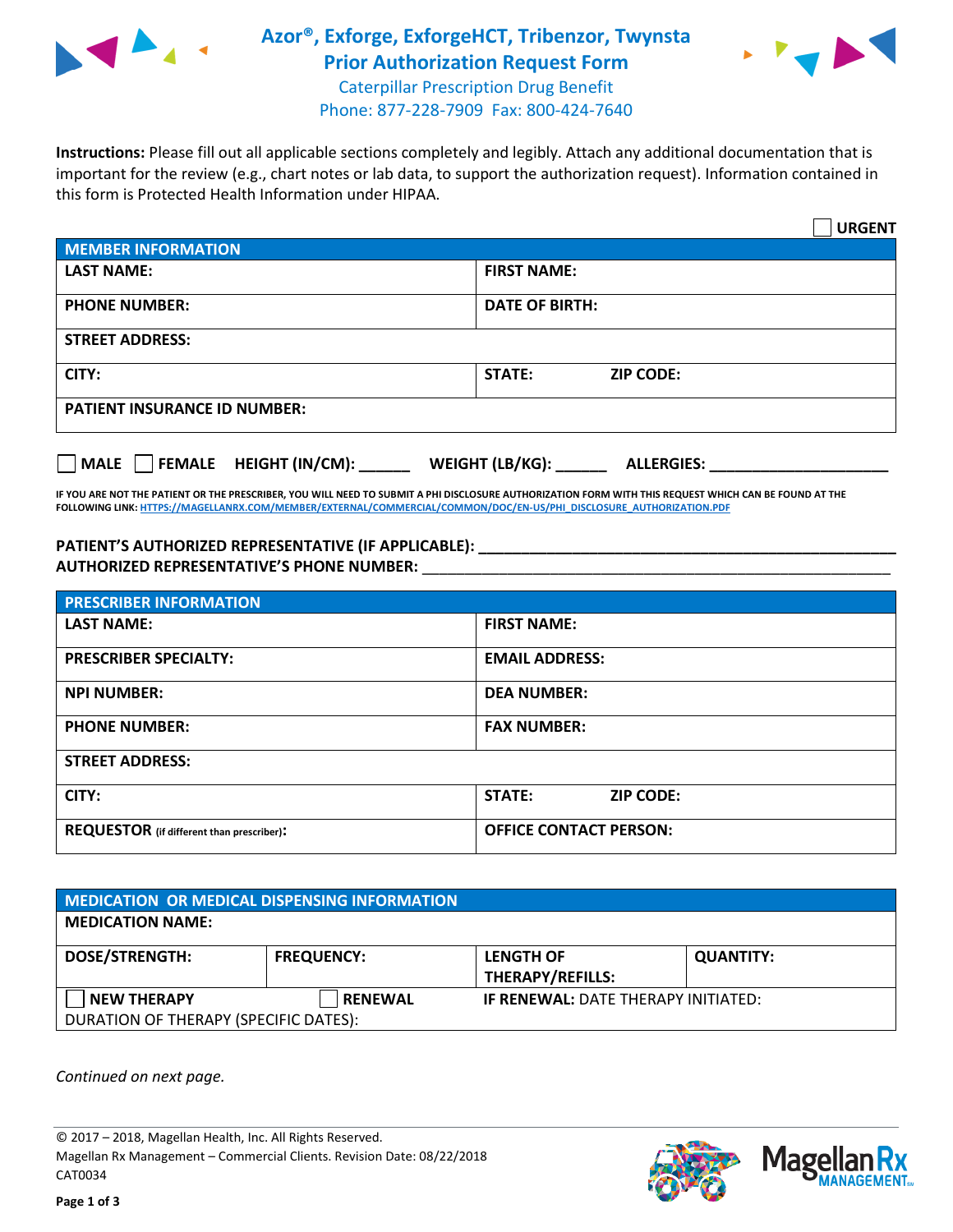



Caterpillar Prescription Drug Benefit Phone: 877-228-7909 Fax: 800-424-7640

| <b>MEMBER'S LAST NAME:</b>                                                                                                                                                                                                                                                                                                                                                                                                                                                                                                                                                                                                                                                                                                                                                                                                                                                                                                                                                | <b>MEMBER'S FIRST NAME:</b>                                                                     |                                                       |  |  |
|---------------------------------------------------------------------------------------------------------------------------------------------------------------------------------------------------------------------------------------------------------------------------------------------------------------------------------------------------------------------------------------------------------------------------------------------------------------------------------------------------------------------------------------------------------------------------------------------------------------------------------------------------------------------------------------------------------------------------------------------------------------------------------------------------------------------------------------------------------------------------------------------------------------------------------------------------------------------------|-------------------------------------------------------------------------------------------------|-------------------------------------------------------|--|--|
|                                                                                                                                                                                                                                                                                                                                                                                                                                                                                                                                                                                                                                                                                                                                                                                                                                                                                                                                                                           | 1. HAS THE PATIENT TRIED ANY OTHER MEDICATIONS FOR THIS CONDITION?                              | YES (if yes, complete below)<br><b>NO</b>             |  |  |
| <b>MEDICATION/THERAPY (SPECIFY</b><br>DRUG NAME AND DOSAGE):                                                                                                                                                                                                                                                                                                                                                                                                                                                                                                                                                                                                                                                                                                                                                                                                                                                                                                              | <b>DURATION OF THERAPY (SPECIFY</b><br>DATES):                                                  | <b>RESPONSE/REASON FOR</b><br><b>FAILURE/ALLERGY:</b> |  |  |
| <b>2. LIST DIAGNOSES:</b>                                                                                                                                                                                                                                                                                                                                                                                                                                                                                                                                                                                                                                                                                                                                                                                                                                                                                                                                                 |                                                                                                 | <b>ICD-10:</b>                                        |  |  |
|                                                                                                                                                                                                                                                                                                                                                                                                                                                                                                                                                                                                                                                                                                                                                                                                                                                                                                                                                                           |                                                                                                 |                                                       |  |  |
| 3. REQUIRED CLINICAL INFORMATION: PLEASE PROVIDE ALL RELEVANT CLINICAL INFORMATION TO SUPPORT A<br><b>PRIOR AUTHORIZATION.</b><br><b>Clinical information:</b><br>Has the patient had a trial of one of the following therapies?<br>$\Box$ generic angiotensin converting enzyme (ACE) Inhibitor or generic ACE inhibitor combination<br>□ generic losartan<br>□ generic losartan/HCTZ<br>Please submit documentation.<br>Prior history of receiving concurrent therapy with: (provide documentation)<br>a. For Azor and Tribenzor: Benicar (olmesartan) together with amlodipine<br>b. For Exforge and Exforge HCT: Diovan (valsartan) together with amlodipine<br>c. For Twynsta: Micardis (telmisartan) together with amlodipine<br>Patient must have documented dysphagia (provide documentation)<br>Are there any other comments, diagnoses, symptoms, medications tried or failed, and/or any other information the<br>physician feels is important to this review? |                                                                                                 |                                                       |  |  |
|                                                                                                                                                                                                                                                                                                                                                                                                                                                                                                                                                                                                                                                                                                                                                                                                                                                                                                                                                                           |                                                                                                 |                                                       |  |  |
|                                                                                                                                                                                                                                                                                                                                                                                                                                                                                                                                                                                                                                                                                                                                                                                                                                                                                                                                                                           |                                                                                                 |                                                       |  |  |
| Please note: Not all drugs/diagnosis are covered on all plans. This request may be denied unless all required<br>information is received.                                                                                                                                                                                                                                                                                                                                                                                                                                                                                                                                                                                                                                                                                                                                                                                                                                 |                                                                                                 |                                                       |  |  |
| ATTESTATION: I attest the information provided is true and accurate to the best of my knowledge. I understand that<br>the Health Plan, insurer, Medical Group or its designees may perform a routine audit and request the medical<br>information necessary to verify the accuracy of the information reported on this form.                                                                                                                                                                                                                                                                                                                                                                                                                                                                                                                                                                                                                                              |                                                                                                 |                                                       |  |  |
| Prescriber Signature or Electronic I.D. Verification:                                                                                                                                                                                                                                                                                                                                                                                                                                                                                                                                                                                                                                                                                                                                                                                                                                                                                                                     |                                                                                                 | Date:                                                 |  |  |
| <b>CONFIDENTIALITY NOTICE:</b> The documents accompanying this transmission contain confidential health information that is legally privileged. If<br>you are not the intended recipient, you are hereby notified that any disclosure, copying, distribution, or action taken in reliance on the contents<br>of these documents is strictly prohibited. If you have received this information in error, please notify the sender immediately (via return FAX)<br>and arrange for the return or destruction of these documents.                                                                                                                                                                                                                                                                                                                                                                                                                                            |                                                                                                 |                                                       |  |  |
|                                                                                                                                                                                                                                                                                                                                                                                                                                                                                                                                                                                                                                                                                                                                                                                                                                                                                                                                                                           |                                                                                                 |                                                       |  |  |
| FAX THIS FORM TO: 800-424-7640                                                                                                                                                                                                                                                                                                                                                                                                                                                                                                                                                                                                                                                                                                                                                                                                                                                                                                                                            |                                                                                                 |                                                       |  |  |
|                                                                                                                                                                                                                                                                                                                                                                                                                                                                                                                                                                                                                                                                                                                                                                                                                                                                                                                                                                           | MAIL REQUESTS TO: Magellan Rx Management Prior Authorization Program; c/o Magellan Health, Inc. |                                                       |  |  |

© 2017 – 2018, Magellan Health, Inc. All Rights Reserved. Magellan Rx Management – Commercial Clients. Revision Date: 08/22/2018 CAT0034



**ANAGEMENT**